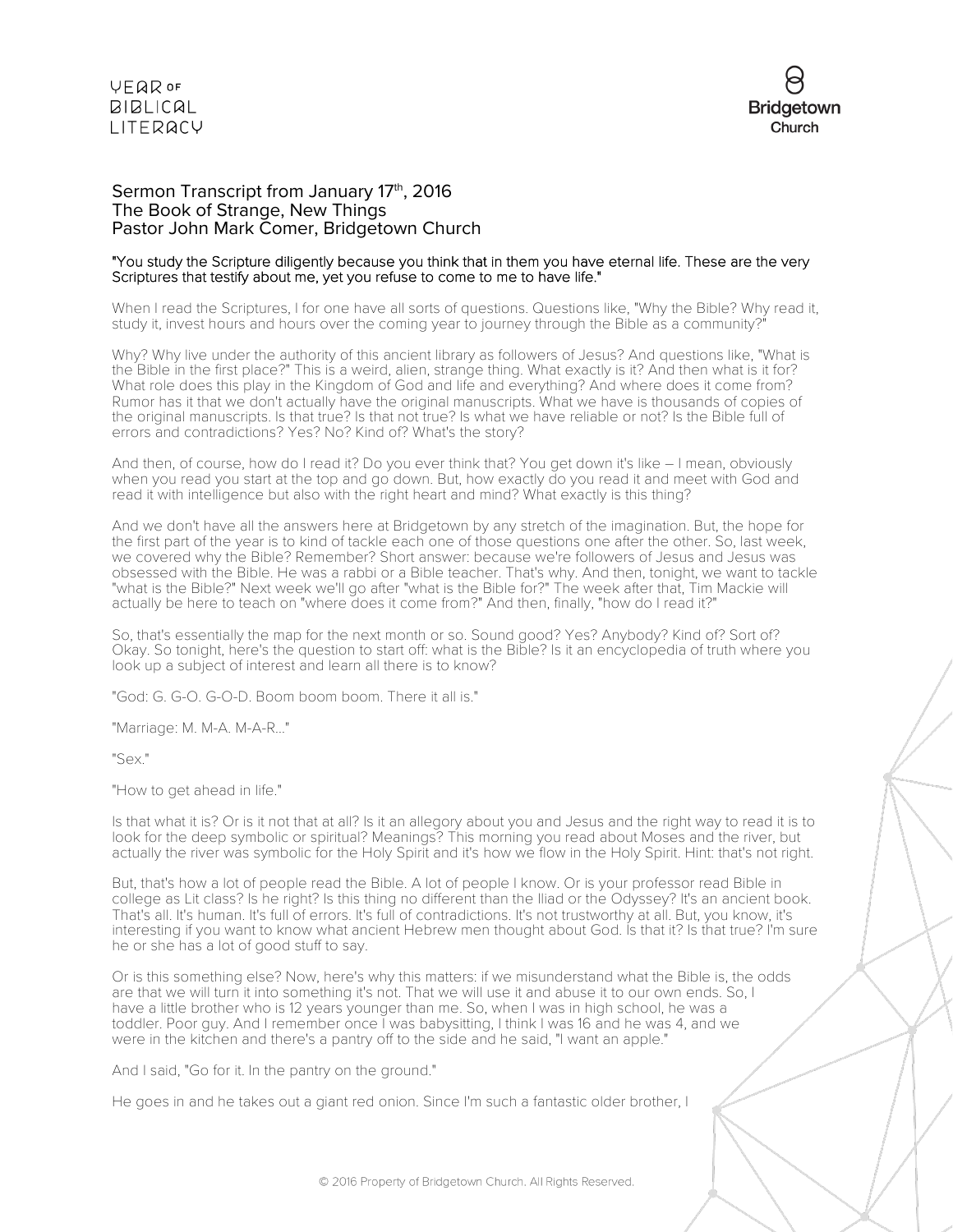said, "Go for it, Matt. All you man."

And, at four years old, I just remember this gigantic, mouth-watering bite all the way into the red onion. And then he just started to smile and then he started to cry and then he started to scream. It was so awesome. But my point is if you come to the Bible and you misunderstand what it is, the odds are it's going to taste weird in your mouth. It's going to come off wrong.

So, what exactly is this thing? Here's my answer: I would argue that the Bible is a library of writings that are both divine and human but, together, tell a unified story which leads us to Jesus.

I repeat: the Bible is a library of writings that are both divine and human but, together, tell a unified story which leads us to Jesus. Let's pull that apart phrase by phrase.

First off: the Bible is a library. It's not a book. The title "Bible" is misleading. That is from the Latin "biblia" and it means "book." But, the Bible itself never calls itself a book. It never calls itself the Bible. How ironic is that? Bible is an unbiblical name. Now, it's not wrong to call it that, but it's just never called that in the Bible itself. It's easy to forget that the Bible is not a book since it's all put together in one – what? – book.

But remember, it wasn't put together like this until hundreds of years after Jesus with the invention of the codex. And it wasn't for over a millennium later until Gutenberg did his thing and made it possible for you to carry your Bible around in your purse or your man-bag or whatever it is.

Prior to that it was on scrolls made out of papyrus, for the most part from the Nile River in Egypt. There were 24 scrolls just for the Old Testament, not to mention all of the letters and such in the New Testament. It was a library. Now, it's very important that you wrap your head around this idea and that you think of the Bible as a library, because it has a huge effect on how you read the Bible.

Think about it. You come to a library very differently than you come at a book, right? A book usually has one genre. It's a novel or it's a memoir or it's a cookbook or a textbook or a comic book or it's poetry. But, a library has it all and more. But you read each type of literature very differently. Very few people sit down on the couch with a good cup of coffee and read through a cookbook. I mean, you're welcome to if you want. And even less people take notes and underline stuff in a sci-fi thriller. It's just not really how you read it.

In the same way, the Scriptures are diverse and have all sorts of types of writing and literature. For example, here's a few of the books that I'm reading right now. I'm rereading "Outliers" by Malcolm Gladwell, one of my all-time favorite non-fiction books. He's a journalist. Great read. And then I'm reading "The Drama of Doctrine." It's a 600-pages-long, thick, heady, academic textbook. Then I'm reading this little coffee table book, "Daily Rituals." It's about two pages on two hundred and fifty different artists and writers and creators and what their daily routine was like.

And then, of course, "Jurassic Park" by Michael Crichton. I just had never read any of is stuff. Josh Porter turned me on to him. I've read three of his novels in the last week. I just can't stop. This is seriously so good. They should make a movie out of it or something.

Now, each one of these books – here's my point – conveys truth about God, the Bible, doctrine, human nature, science, medicine, chaos theory. Remember that from the 90s? Each one of these conveys history, conveys truth. But, each one does it in a very different way. And, because of that, I read each one very differently. This is how we need to come at the Bible. All sorts of problems come when people don't recognize that the Bible is a library, written by dozens of authors and all sorts of genres in three very different languages, full of history and memoir and biography and poetry and prophecy and apocalyptic (which is a genre of literature we don't even have anymore), census data, genealogical records, letters. I mean, so much is in here.

And, because of that, we need to read the Bible not literally, but literarily. See what I did there? That was good. Meaning we need to read the Bible according to its genre; according to – here's how you know – what the author was actually to get across. That's why we don't claim around here that we read the Bible "literally." A lot of people brag about that or claim about that or make fun of people who whatever. Read the Bible "literally."

The reality is that nobody actually does that if by "literally" you mean "at face value."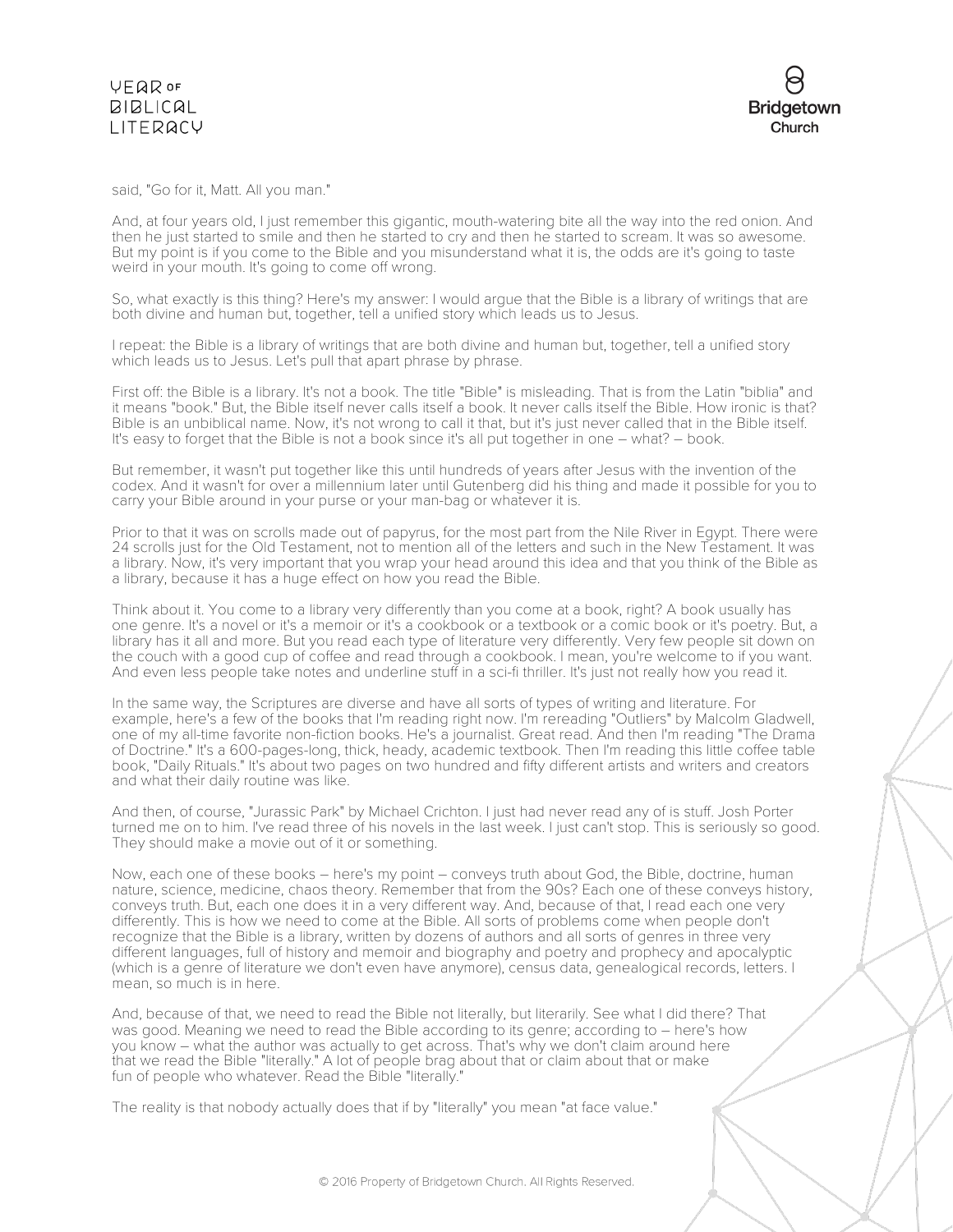# VEQROF **BIBLICAL** LITERACY



Because the Bible is chock-full of metaphor and word picture and Hebrew and all sorts of ancient ideas. Now, most of the time when you read the Bible, it's crystal clear if what you are reading you are to read literally or as a metaphor. For example, when you're reading Isaiah and you read that the trees of the field will clap their hands, I don't care how fundamentalist you are, nobody reads that and actually says, "It's going to happen. One day the trees are going to be like Lord of the Rings horror movie style. They're going to clap. Praise Jesus."

I don't think so. It's pretty obvious that's Hebrew poetry. That is a beautiful way of saying that when Jesus is king over everything, it will be felt at an ecological, even at a cosmic, level. That creation itself with celebrate the freedom when Jesus is king of the world. That's beautiful.

But then there are a number of other passages in Scripture where it's not crystal clear if it's literal or if it's a metaphor. Think of Paul's famous line about Jesus coming back on the clouds. I very much think that is a metaphor and I don't have time to go into. Go back and listen to the Thessalonians series. A lot of other people very much think, "No. Jesus is actually going to come back up there on the clouds. After all, it says that Heaven is up there past the sky with the Jedi and such. It's out there."

So, we don't agree. Whatever. Wherever you land on that, my point is we have to read the Bible not literally as much as literarily. Otherwise we create unnecessary problems and people have to pick between God or the Bible and science, or the Bible and history. But, think about it: if you're reading, say, a fantasy novel like The Chronicles of Narnia by C.S. Lewis, and halfway through you find out that – guess what? – C.S. Lewis made all that stuff up. There's no White Witch. Maybe your mother-in-law but, other than that, there's no White Witch.

There's no Aslan. He made all of that up. That is not shattering to you. Why? Because it's not a history book, it's a fantasy novel. But, here's the thing: that doesn't mean that it's not true. Because, the reality is, most of us have read that story and think, "Wow. That is true and that is profound."

In the same way, the Bible is full of all sorts of genres of literature that are true, but we don't necessarily read at a literal, face-value level. For example – and agree to disagree here – we just finished reading Genesis. You may or may not know this: there is all sorts of debate and controversy over the first 11 chapters in Genesis. From Genesis 12 to the right, Abraham to the right, it basically reads like history. The same kind of literature that we have in 1 and 2 Kings and 1 and 2 Samuel about King David and Solomon and all of that is for the most part backed up by archaeology.

But, Genesis 1-11 is something ancient. I mean, by its own account, it goes back millennia, before Christ even, and no scholar is exactly sure how to read it or what the genre even is. There's no consensus. Okay? So, when you come to that debate, when you come to that controversy, the first question that you ask is not, "Is the Bible right or science? Was the Earth created 10 thousand years ago in 6, 24-hour days or is that a metaphor? Is that a word picture? Is that something else? Was the flood global or local? What about Adam and Eve? Was there actually one man and one woman even though biochemistry says that actually is impossible? So, is he more like an archetype?"

The first question you ask is not even, "Is this true or not?" The first question you ask is, "What type of literature am I reading? Am I reading history? Is this the same thing as 2 Kings? And, if so, if I am reading history, does ancient historiography play by the same set of rules as modern historiography? Should I expect the exact same behavior from an ancient historian, a millennium before Jesus, that I do from a journalist for the New York Times? Yes or no? Or is this not history at all? Is it something else? Is it myth? Not myth in the "false" or "lie" sense of the word, but in the academic sense of the word. Is it a pre-modern, pre-scientific story of origins that asks the big, huge questions of life? Who are we? Where do we come from? What is the meaning and purpose in life? Is there a God? What is He like? Or is it an allegory? Is it parabolic? Is it poetry? What is it?"

Come Wednesday night. Dr. Timothy Mackie. 6:30 P.M. Right here.

My point for tonight is the first question you ask is "what type of literature is this?" and then you go from there, because we read the Bible literarily because it is a library. Now, are you with me? Yes. Okay. Moving on.

There's a library of writings that are both divine and human. We'll talk about each one.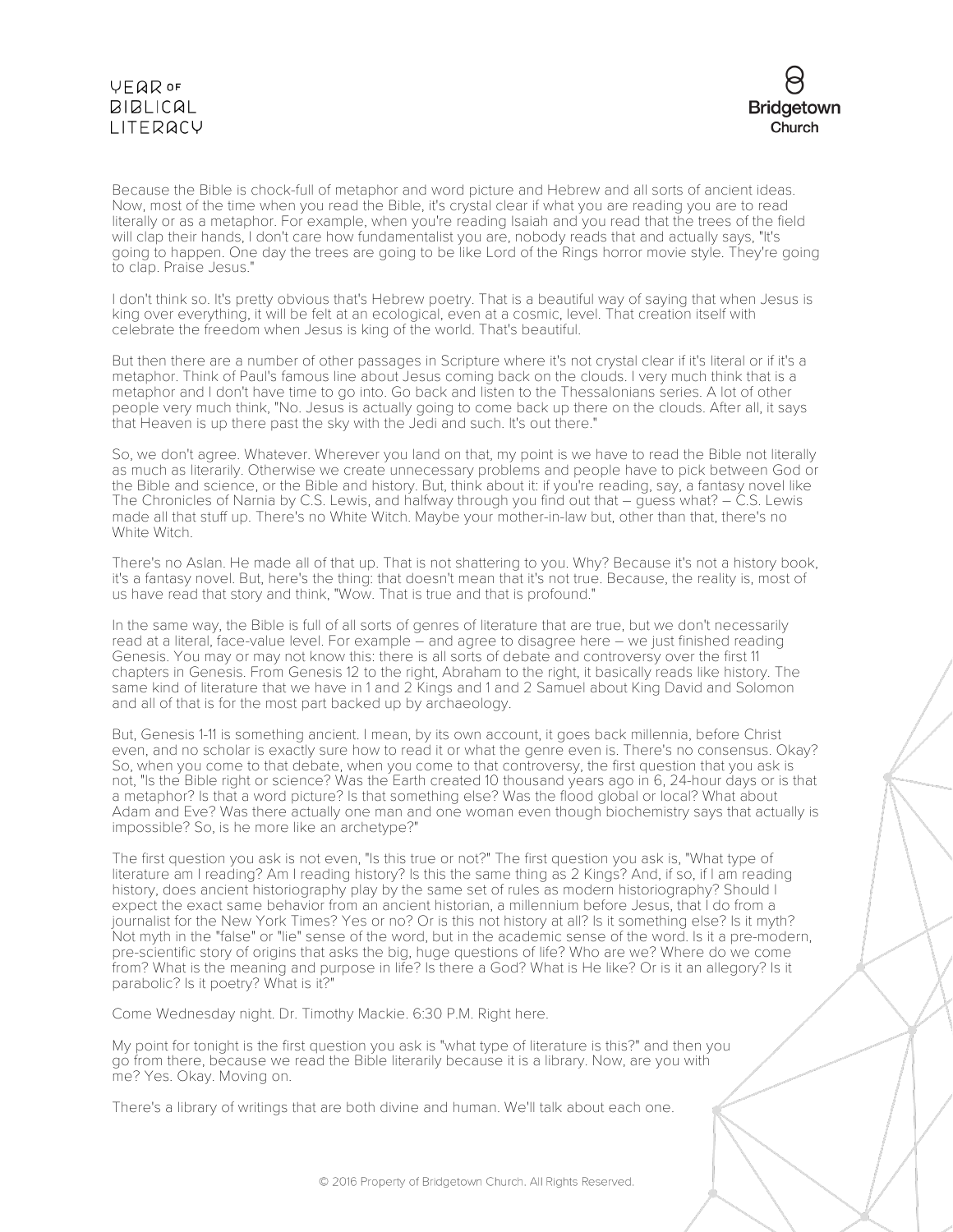# **VFQR OF BIBLICAL** LITERACY



Writings that are divine in that God is behind each word and phrase. You read that last week with Jesus. Not the smallest letter will by any means pass away. In another spot, Jesus said that Scripture "cannot be broken."

#### Paul puts it this way in 2 Timothy 3:16: "All Scripture is God-breathed and is useful for teaching, rebuking, correcting and training in righteousness."

That phrase right there, "God-breathed," is just one word in Greek. It's "theopneustos." It's usually translated as "inspired." The Scriptures aren't just inspiring in the pep-talk sense of a Jesus shot in the arm, but the Scriptures are actually inspired in the technical sense of the word.

Here's N.T. Wrights definition of inspiration:

"Inspiration is a short-hand way of talking about the belief that, by His Spirit, God guided the very different writers and editors so that the books they produced were the books God intended His people to have."

I love that. To the point. So, more literally, this word "theopneustos" means "God-breathed." I love how Peter words it in 2 Peter 1:20: "Above all, you must understand that no prophecy of Scripture..." – that's a way of saying no book in the Bible – "...came about by the prophet's own interpretation of things."

So, if you – right now we're reading Exodus – imagine, the author, up on Mt. Sinai, it's not like he was just up there, alone, making crap up. Like, "I need to lead a new nation. I need law. Let's put God behind it. What should the law be? Hmm... this. How about this? How about this? How about this? And, let's put it in first person, 'and God said,' to kind of give me a little 'umph' and backing."

No. No Scripture came about by the prophet's own interpretation of things.

"For prophecy..." – and prophecy here means the writing of the Bible  $-$  "...never had its origin in the human will, but prophets [the writers of the Bible], though human, spoke from God as they were carried along by the Holy Spirit."

I love that language. The prophets – which is the main thing that the Bible calls the writers of the Bible – were carried along by the Holy Spirit. So, inspired by the Holy Spirit. Breathed out by the Holy Spirit. Carried along by the Holy Spirit. So, when you read this library of writings, you are reading the words of God. Let that sink into you. When you wake up tomorrow morning, oh my gosh, think about the gravity, the sobriety of that. You are reading the words of God Himself.

But, that said, it is a library of writings that are both divine and human. You are also reading the written words of Moses or King David or the prophet Isaiah or the biographer Luke. So, on one hand, don't imagine Moses up on Mt. Sinai making stuff up, but neither on the other hand, don't imagine Moses up on Mt. Sinai in a trance-like, weird state, eyes rolled back, white, all super-freaky like a robot script dictator, "Thou. Shalt. Not. Kill. Thou. Shalt. Not. Murder."

That's the same one. Whoops. You know what I mean. Like, that's just as off. And we laugh, but that's kind of how a lot of people think about the writing of the Bible. But, that has never been what followers of Jesus have said about the Bible. That is not the ancient, historic, orthodox view. It never has been. That is, as far as I can tell, what Muslims believe about the Quran. It's also what Mormons believe about Joseph Smith and the Book of Mormon. But, it has never been what followers of Jesus, at least not at an academic level, have said about the Bible.

Read the Bible. That's just not how God works in the Bible. God works through free, creative, intelligent, relational human beings. God is all about collaboration. So, God breathed out, He inspired the Bible, but He did it through human beings. And, in doing so, He did not erase the writer's personality or intellect or vocabulary or style or stage of life or even his or her worldview. Paul – have you ever read Paul in the New Testament? He is genius. Literally genius mind. He's also a bit persnickety at times, right?

Ezekiel – have you read that yet? Oh, you will. That guy has a wild imagination. Mark. Do you remember mark? He is curt, to the point, in a rush, "I'm stressed out." You know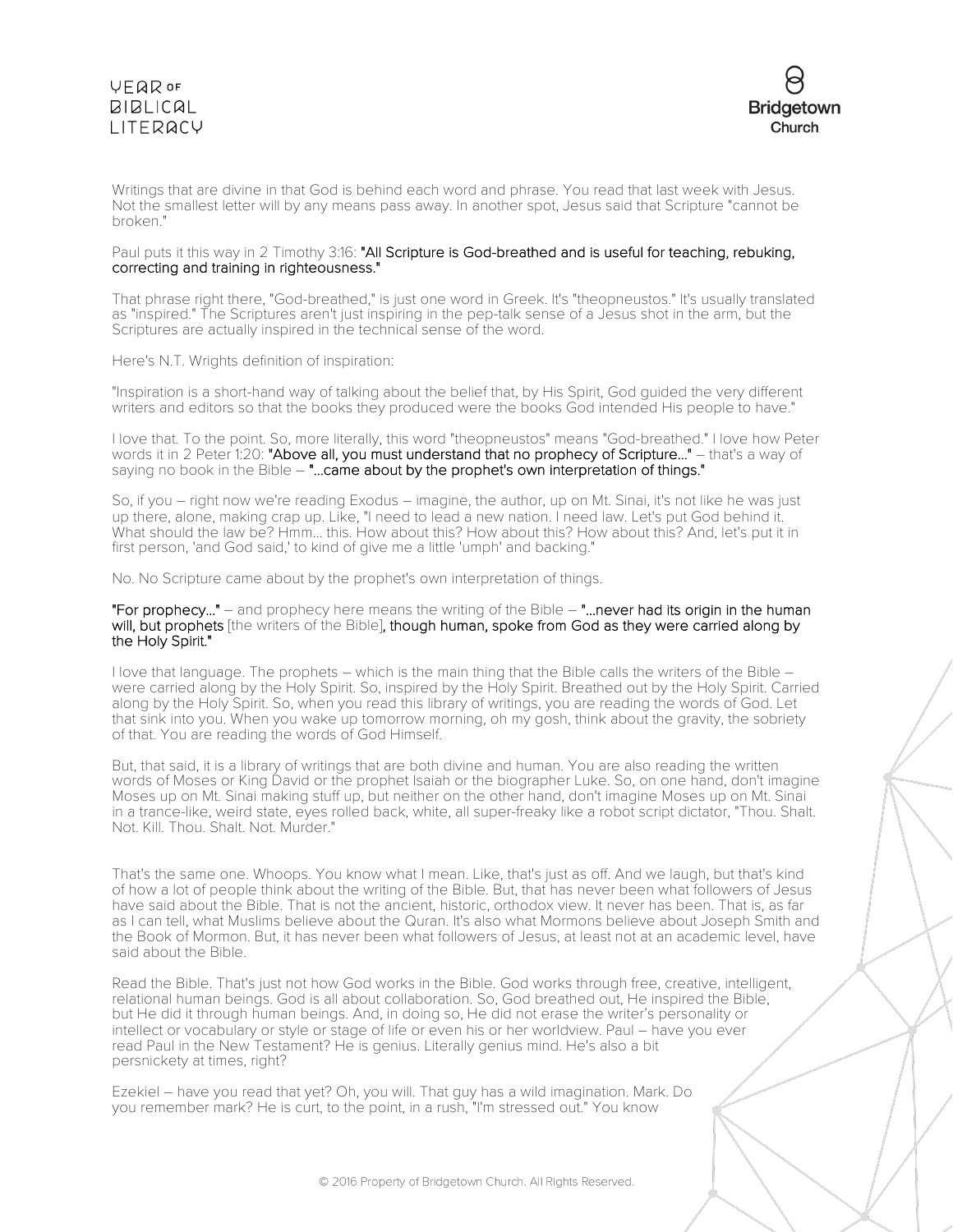# **VFQR OF BIBLICAL** LITERACY



those people that you're stressed out just to be around them because they're always [gasping]? Mark, I imagine like that. But, he is a brilliant storyteller. Luke is pedantic, meticulous. He is a historian down to every last detail.

When God inspired the writers of the Bible, He gave ample room for each writer's personality. And guess what? This is a beautiful thing. Often, what happens is that the kind of human aspect of the Bible that is on the liberal or progressive side is thought of as a problem or an issue or proof that the Bible is not trustworthy or it's not actually divine, it's not actually from God because, see, this, that or the other.

And then, on the other side, on the conservative side, often the humanness of the Bible is kind of like a dirty little secret that we have to sweep under the rug and not tell the kids about until they're older. But, this is not a dirty little secret. In fact, the writers of the Bible hide it in plain sight and are open and honest about the humanness of the Bible. I think, for example, here's one example of Paul's letter to the Corinthians.

#### 1 Corinthians 1:1: "Paul, to the church of God in Corinth."

Paul. Not "God" to the church of God in Corinth. Paul. Then I love in chapter 1 he writes, "I don't remember if I baptized anyone else." That is so awesome. So this is breathed out by God, but I think there's a little bit of Paul in there too. But then, in chapter 7, he writes – he's teaching on marriage and sex. He writes, "I give this command, not I, but the Lord."

Whoa. That means this command comes from God. But then, one paragraph later, he writes, "To the rest I say this (I, not the Lord)."

What the heck? And then, at the end he writes, "What I'm writing to you is the Lord's command [or Jesus' command.]" Do you see the tension there? Now, is Paul trying to hide it? Is he? No. It's right there. It's not a secret. It's not a dirty little secret. But, there is a tension and we have to hold the divine and the human side of the Bible together.

I said this last week, but I want to restate it because I think it's so important: we live in the wake of – and really in the thick of – the conservative/liberal Bible wars. As a general rule – and forgive the stereotype here – conservatives emphasis the divine aspect of the Bible and think of it as Scripture. It's God's thoughts about man. Whereas, liberals or progressives, on the other hand, emphasis the human side, the Bible as literature. It's man's thoughts about God and no more.

Well, who's right? Well, kind of... yes. It's not an either/or, it's both/and. The Bible is a divine and human library of writings. It's both Scripture – sacred writings is what that words means. "Graphe" in Greek – and it's literature. It's a poem, it's a biography, it's a memoir, it's a letter.

The model I like best for how to hold the divine/human tension together, in scholarship, is called the Incarnational Model. Maybe this is helpful, maybe not. But, stay with me. The basic idea is that Jesus Himself is the template for how we think about Scripture. So, at the center of the way of Jesus, for two millennia now, is the mystery or the paradox that is the incarnation – or the infleshing is what that words means – of Jesus. So, ancient, orthodox, historic faith has always said that Jesus is fully God and fully human. He's not God in a body. That's how a lot of conservatives think about Jesus. Like Jesus was faking His humanity.

"I'm tired. (I'm not really tired, but I say it to make you feel better.)"

Or on the progressive side, "You know, it's like He was 99% human, but with a spark of the divine," or whatever my neighbor would say. No, ancient, history, orthodox faith has always said that Jesus is fully God and fully human. He is divinity and humanity existing in the same place.

And, if you're confused, join the club. But, in the same way, the Bible is both divine and human. It's from the source that is the Spirit of God Himself. He breathed it out. He inspired it. And it's from Paul or Moses or Peter or John or "I don't remember how many people I baptized."

It's from both/and. And we have to hold the two in tension. Otherwise, we end up with what Dr. Timothy Mackie – and I love this language – calls the golden tablets view of the Bible. Basically, it's the idea that the Bible kind of dropped out of heaven from God into Moses' lap, which is actually what Mormons believe about the Book of Mormon. But, I want to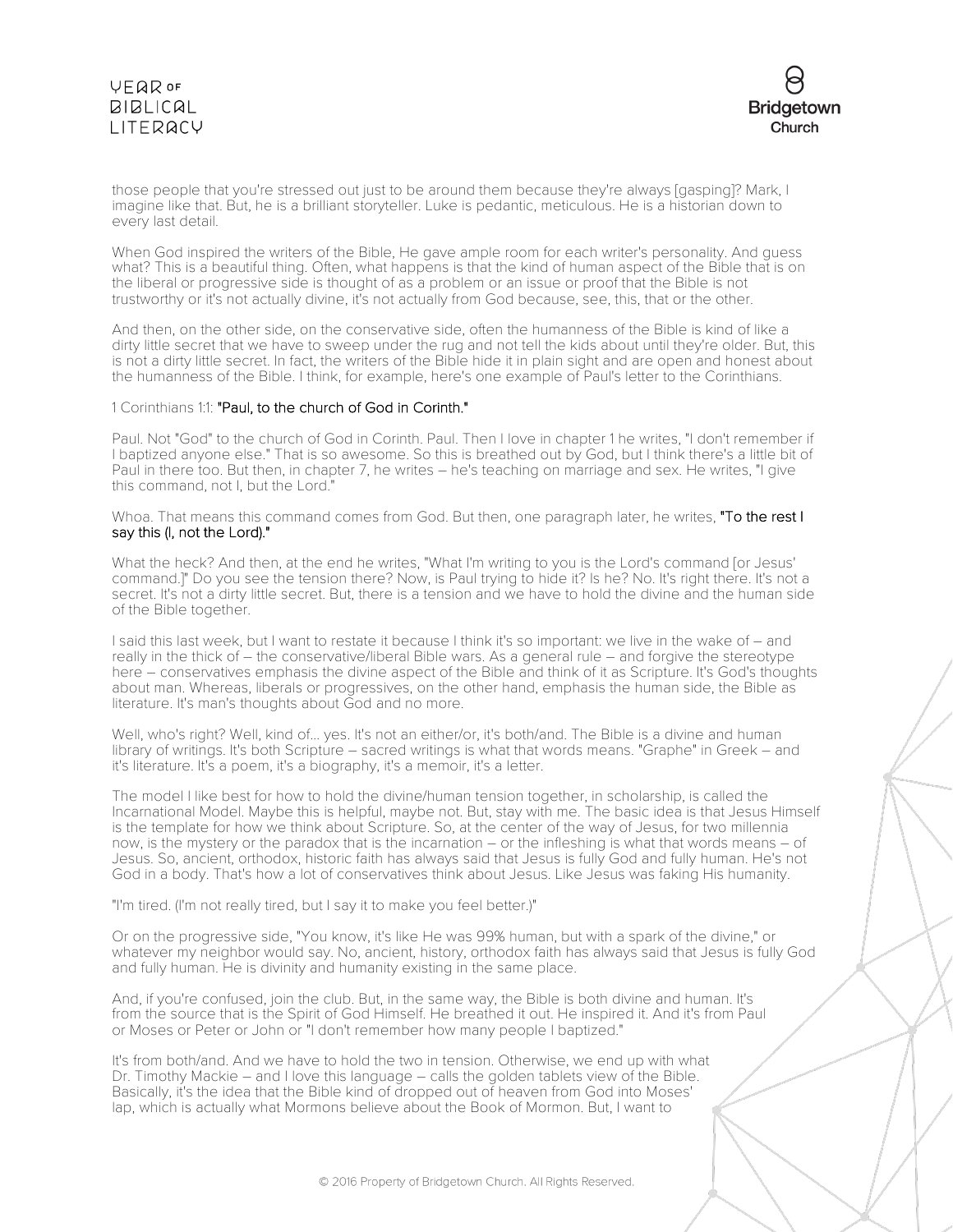# VEQROF **BIBLICAL** LITERACY



say it again: this has never been what we have said. But, this is how more and more people believe. And I know that's a caricature, but this is how more and more people think, on the conservative side, about the Bible.

But, what happens is the progressives come along or the liberals come along – imagine your professor at Reed College or whatever, Bible as Lit class – and poke holes in that view, because it takes about two seconds to say, "What about this? What about that? What about this? What about that? What about 'I don't remember how many people I baptized?' What about this? What about that? What about this thing in Exodus? This thing in Leviticus?"

Because, if you buy into the golden tablets view, it creates all sorts of issues. So, here's one case study and we'll move on in a minute.

This is Psalm 148: "Praise the Lord from the heavens; praise him in the heights above. Praise him, all his angels; praise him, all his heavenly hosts. Praise him, son and moon; praise him, all you shining stars. Praise him, you highest heavens and..." – listen to the this – "...you waters above the skies."

Wait, what is that? You waters above the skies? This is one of may examples in the Old Testament of ancient cosmology and ancient view of the cosmos. Here's a diagram. This is how your average ancient Hebrew or Egyptian or Babylonian thought about the cosmos. There was the Earth. Under the Earth was the waters of the great deep. The Earth was standing on four pillars. And then above the sky were the waters over the sky. That's why the sky is blue, because there's an ocean up there. Duh.

So, put Psalm 148 back up. So, what's up with this Psalm? "You waters above the skies." If you buy into the golden tablets view, this is one of hundreds of problems for you in the Bible, particularly in the Old Testament. Because, are there waters above the sky? Nope. Just Jedi. That's it. Nothing else. There's not an ocean up there. It's not even blue in Oregon. It's just grey. So, if you buy into the golden tablets view, this is a huge problem. This means the Bible is wrong.

But, if you buy into an incarnational model of the Bible, first off, this is exactly what you would expect, and secondly, this is beautiful. God breathed out, He inspired a poem through this ancient Hebrew artist, calling all of creation to worship. This is not a lower view of the Bible, by the way. If anything this is a, I think, much higher view of the Bible. It's more Jesus-like. I think of the poem in Philippians 2 about how Jesus humbled Himself to become a man.

So, He had to set aside things like "omnipresent." God is all places at all times. Is Jesus? He was in a body. He had to set aside His omniscience and ask questions. He humbled Himself to become a man. Therefore, Paul writes, God exalted into the highest place. In the same way, God, the one and very same God, humbled Himself to write the Bible through Paul, Peter and Moses, this ancient Hebrew poet. He humbled Himself. He set aside the fact that, "Dude, there's no ocean over the sky."

This is beautiful. This is what God is like. He's like Jesus. He comes and He meets you and He comes and He meets me right where you're at and He takes the story forward. So, this is a library of writings that are both divine and human – moving on – that together tell a unified story.

You hear this a lot around here, but I want to restate it: the Bible is a story. This is an idea that we will harp on all year long. Here's a pie chart with the three major types of literature in the Bible. Notice how much is narrative: 44%. Just about half. Poetry is a whopping 33%. Look at how much is discourse or teaching: 23%.

That's still a lot. But, by far the largest chunk of the pie is narrative. Most of the Bible does not sound like "thou shalt" or "thou shalt not." That's a minority. Most of the Bible sounds like "there was a guy named Moses."

That's what most of it sounds like. And even the other stuff, the poetry and the discourse, is all embedded in this much larger, what in scholarship is called, meta narrative. This kind of large, complex, drawn out story that all of the writers tell together. For example, even the Torah, the 613 commandments that start in the middle of Exodus – we'll get there next week – and go all the way through to Deuteronomy, even that, which is the Torah or the law, the 613 commandments, it comes after 60 chapters of narrative. Setup, story, Adam, Eve, Abraham, Isaac, Jacob, Joseph, Egypt, Israel, the Exodus, Moses and then, finally, you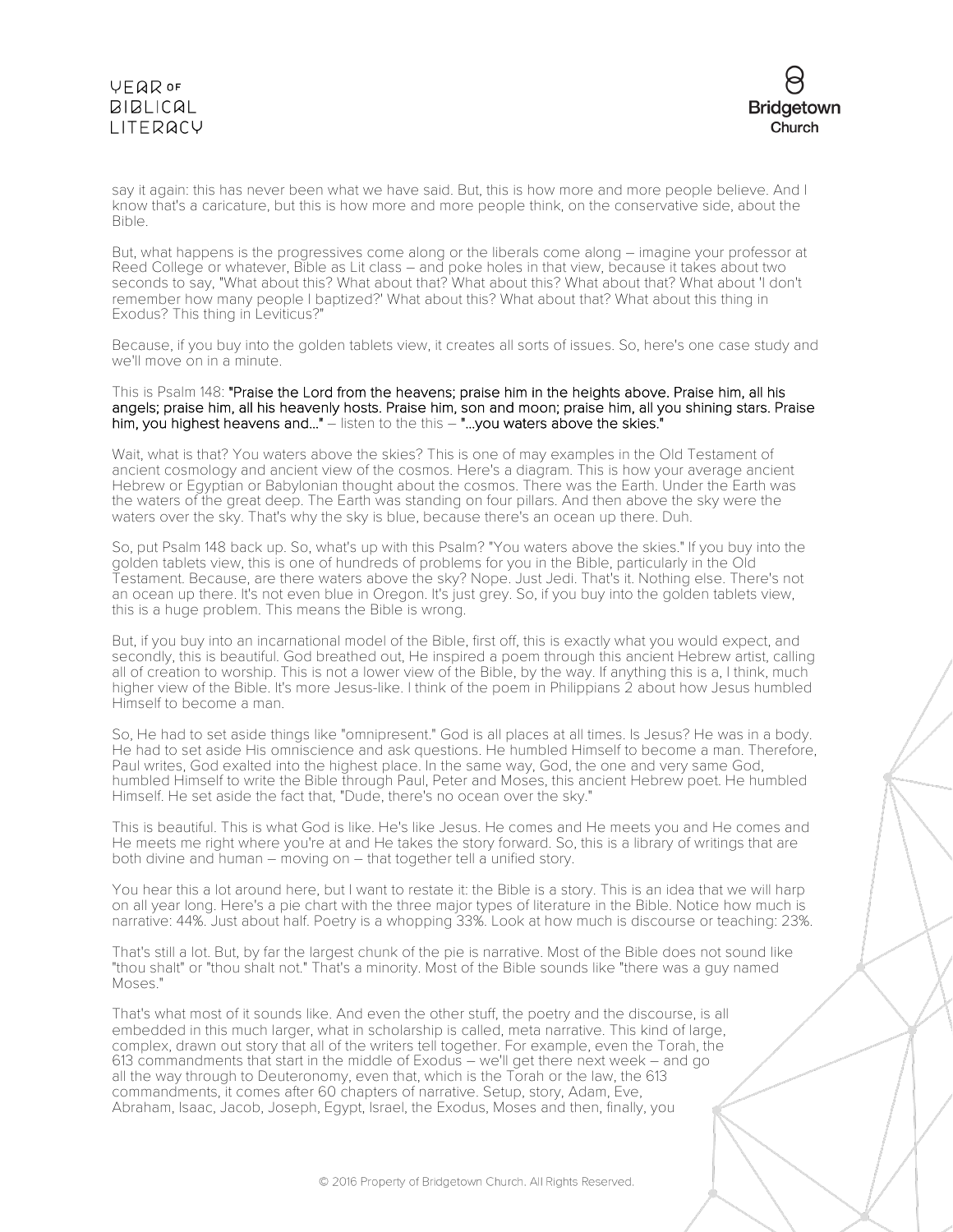### **VFQR OF BIBLICAL** LITERACY

get to all the commandments.

One of the things that we want to help you wrap your head around in the coming year is this idea. The next series is a six-week series on the story of God. We'll lay out the narrative arch from Genesis to Revelation. Now, here's why: reading the Bible as a story is the best way to deal with the so-called contradictions that you hear on a regular basis are all over the Bible.

Is this charge true or false that the Bible is full of contradictions? Well, the answer is not yes or no. It's not that easy. The answer is it depends on how you read the Bible. If you read the Bible as an encyclopedia of truth – that's how I grew up reading it – then yes, the Bible is chock full of who knows how many contradictions. But, if you read the Bible as a story, then actually, there's very few at all.

For example, Star Wars. It all comes back to Star Wars. In the Empire Strikes Back – hands down the best movie in the canon. That's right. In the Empire Strikes Back, Luke, Jedi Knight, is at the Dagobah system with Yoda, training to become a Jedi. And Yoda says, "You can't go face Vader. You're not ready yet. Stay and complete the training."

Luke is a baby and he goes off and does what he wants, but it's okay. Watch the movie. In Return of the Jedi, the next movie, Luke comes back to Dagobah system, back to Yoda, and what does Yoda say? No. No. Come on. Seriously? He says, "You must face Vader. In fact, you have to face Vader in order to complete your training."

So, wait a minute. Don't face Vader. You have to face Vader. Is that a contradiction? Is that an error? No. It's, first of all, it's a movie, you guys. Actually, it's more of a way of life. But, no. It's a story. At one point in the story, Luke was not ready to go face Vader. But at another point in the story, not only was he ready, but that was what he had to do. Got to love Star Wars.

In the same way, the Bible. The Bible is full of stuff like that. For example, as followers of Jesus, we don't keep the food laws that are in the Torah. We'll get there in a week or two. You'll read law after law about what you can and you cannot eat as an ancient Israelite in the desert. Most of you don't keep that anymore. How many of you eat bacon? So gross. I'm more of a vegan kind of guy. It's gross, but it's not sin. I'll give it that. It's gross, but it's not sin. I will judge you, but not because I follow Jesus. Just because I think it's gross.

#### You're like, "Really?"

I'm not going to get into that tonight. But, the reality is the food laws from the Torah were for an earlier part of the story. They're not bad. In fact, they were a really good thing. But, they no longer have bearing on you and me as followers of Jesus. Millennia later, Portland, Oregon, 2:15. Listen to what Paul – and I did not make this up. This is all over the New Testament. Listen what Paul has to say about why followers of Jesus do not keep the Torah.

"Before the coming of this faith..."  $-$  and he means the Gospel of Jesus  $-$  "...we were held in custody..."  $-$  by "we" he means the Jews - "...under the law [the Torah], locked up until the faith that was to come would be revealed."

We were waiting for Jesus.

#### "So the law was our guardian until Christ came that we might be justified by faith. Now that this faith has come, we are no longer under a guardian."

Here's Paul's analogy. That word "guardian," by the way, can be translated "nanny" in English. No, I'm dead serious. That was the basic idea. A guardian was a nanny. It was basically a mom or dad that you paid to raise children. If you were wealthy, you had a guardian or you had a nanny. So, this is Paul's analogy. That's what the Torah was like. It's like a guardian, a nanny, or a mom or a dad. It was there to raise Israel, to grow Israel up, waiting for the coming of Jesus the Messiah. But, now that Jesus has come, we don't need it anymore.

Most of you aren't 35 and, if you are, you don't have a nanny. Hopefully. Maybe you did. Was it bad to have a nanny? No. It's great when you're seven. It's not so hot when you're 35. Every parent gets this. So, I'm a dad. I have three kids. I have a whole list of rules in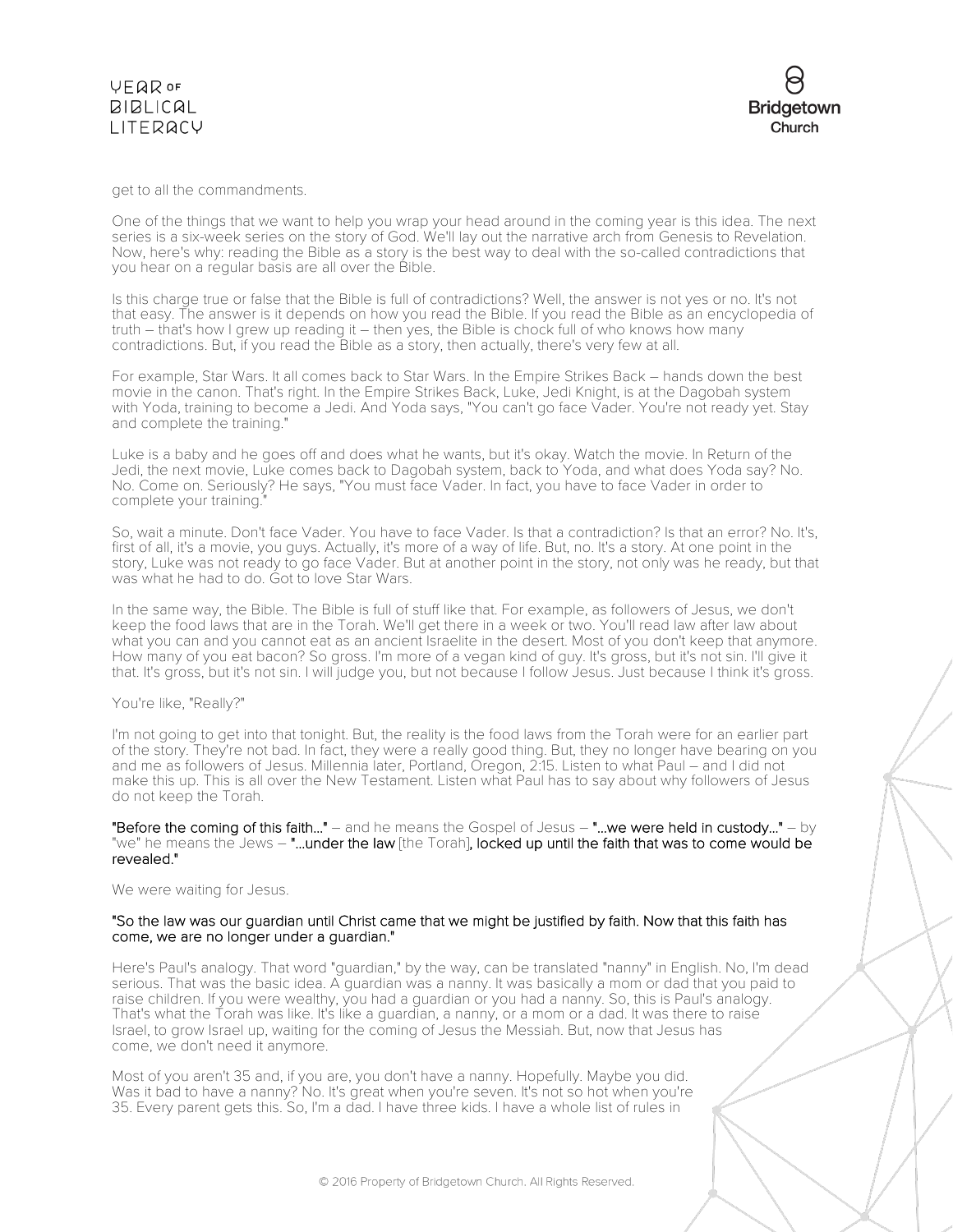# VEQROF **BIBLICAL** LITERACY



my house. Some of those rules are good advice for living. Forever. So, one of the rules is you can't lie. Like, zero tolerance policy in our family for lying, because every healthy relationship is built on trust. So, that's great advice. Like, for Jude right now, who's 10, it will still be great advice when he's 20, when he's 30, when he's 40, when he's 50.

We also have a rule: you have to go to bed at 8:30 at night. And the kids usually sleep until 7. Now, that's a great rule when you're 10. But what about when Jude is 25? Will that still be a good rule? No. In fact, if he were to go to bed at 8:30 and then sleep in until 7 every morning, we would say, "You are lazy. Get off your butt and go to college or something." Right?

The very rule that was a good thing for a time, eventually will become a bad thing. The Bible is full of stuff like that. There are all sorts of laws that we read in the Old Testament that are still fantastic, legitimate wisdom for how to live today. "Thou shalt not murder." That's still great advice. Actually, it's a command. It's still a command.

But, laws about shellfish or wearing clothing made out of cotton and polyester, there was a time when that was necessary and healthy and good. But, that part of the story is over. That's what Paul is writing about. In fact, it became a problem because the food laws, and a ton of other stuff in the Torah, was supposed to keep Israel separate from all of the nations. To keep Israel. Don't assimilate into Canaan or Egypt or whatever. Stay separate. Stay the people of God in order to draw out the Messiah through Israel.

But now, here's the problem: in the wake of Jesus' death, burial and resurrection, now, we the people of Jesus, who are both Jewish and Gentile (non-Jewish), now we are supposed to not stay separate, now we are supposed to go out to the nations and assimilate into the nations with the good news of Jesus. So, the very rules that were a good thing for one point in the story, now are a problem if you want to follow Jesus. And it doesn't mean that the laws are bad, it means they were for a time and that time is no longer.

Why? Because the Scriptures, at it's core, are a story. Tim Keller writes this:

"The reason for our confusion..." – and he means over the Bible – "...is that we usually read the Bible as a series of disconnected stories, each with a morale for how we should live our lives."

We'll talk later about why that's just not really right.

"It is not. Rather, it comprises a single story telling us how the human race got into it's present condition and how God, through Jesus Christ, has come and will come to put things right."

The beauty of a story is that everybody loves a good story. Right? Young, old, male, female, regardless of ethnicity or culture or background. Educated, intellectual, blue-collar. It doesn't matter. Everybody loves a good story. And the thing about a good story is it evokes the imagination. It opens up your heart and your mind to a whole new way of seeing life in the world.

Recently I read Michel Faber's novel "The Book of Strange, New Things." It's this weird book. It's a kind of slow burn, literary sci-fi novel about the first ever missionary to aliens. Yep. It's weird. But anyway, in it – it's actually fantastic – he goes to this alien planet, first ever missionary, plants a church. But, most of the book is about the Oasan's – that's the name of the alien tribe – relationship with the Bible. And in it, the Oasans call the Bible the Book of Strange, New Things.

And all through the book, "Read to us from the Book of Strange, New Things. Tell us a story from the Book of Strange, New Things. Tell us how to read the Book of Strange, New Things."

And I know that I said the Bible's not a book, so I'm not backing off on that. It's a library. But, that said, that's what this is. It's a library of strange, new things. It's a world where virgins give birth or Messiahs die and come back from the dead, the last are first and the first are last, where the most courageous act is not military violence, but is willing self-sacrifice. Where persecution is a virtue. It is a strange, new world. And when you read it, it's not just a list of commands of what to do and not to do. It is. There's a ton in there. But, at it's core, it's a story and it evokes the imagination. A new way for you to live and be human in God's world.

All of which leads me to the last phrase in the definition. It's a library of writings that are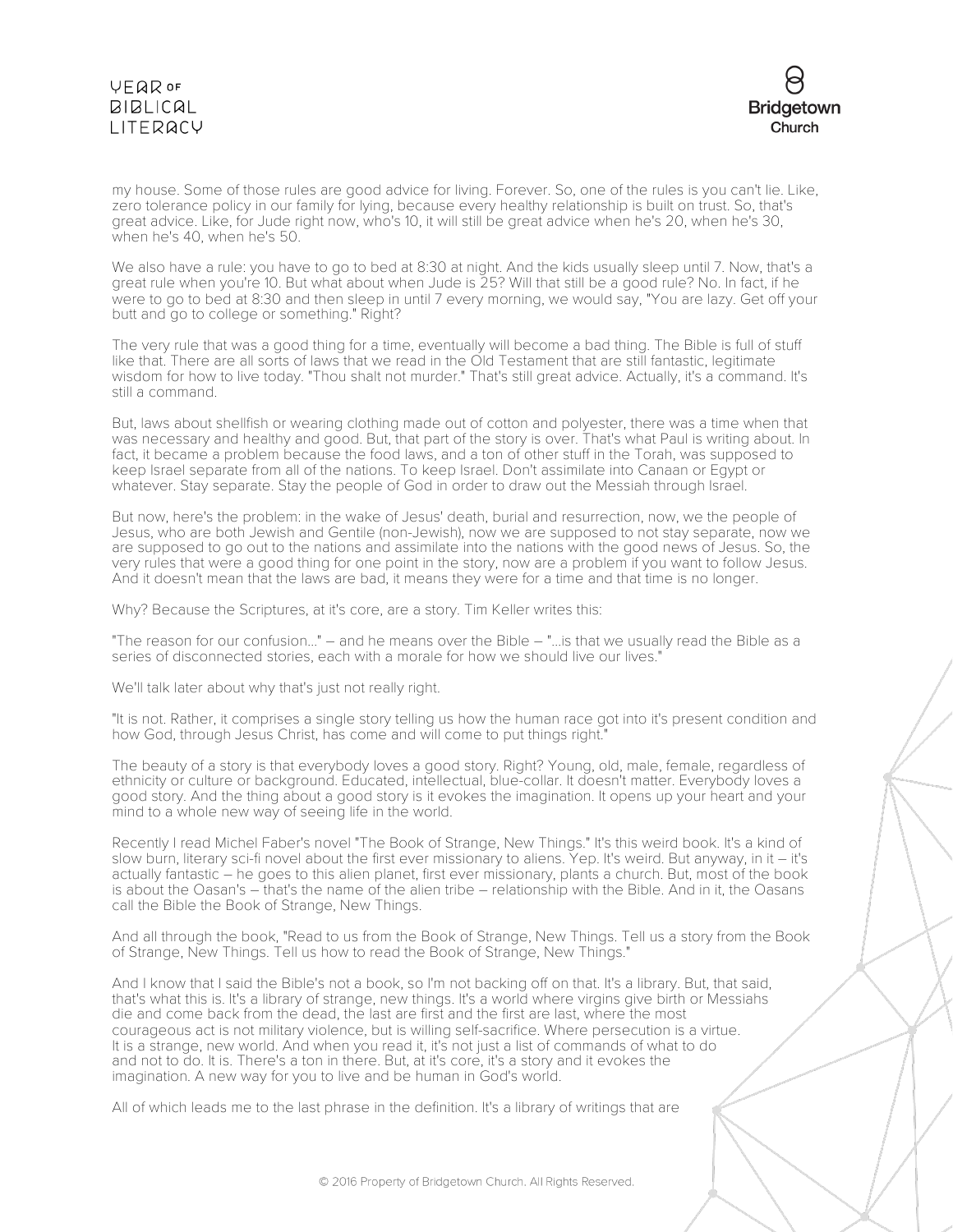

both human and divine but, together, tell a unified story which leads us to Jesus. This library is all about Jesus. Now, I have to clarify that. A lot of the time I hear people say stuff like, "Jesus is on every page of the Bible." Kind of. That's not really true. What people usually mean when they say that is that the Bible is an allegory and that's how they read it. And, with all due respect, I think to read the Bible as an allegory is to fundamentally misunderstand what the Bible is.

But, what's right about that, is that on just about every page, every chapter, every paragraph, every line, there's something that, in this much larger meta narrative or story, leads up to Jesus of Nazareth. In fact, this is a fascinating aside to me, but the two most popular names for the Bible in the modern age are "The Bible" and what's the other one? The Word of God. Okay? So, you hear that a lot.

"Ah, I love to read my Bible," or "I love to study the Word," or "dig into the word," or whatever. Sorry. I did not mean to make fun of you. Actually, I did. But, I feel guilty about it. But, as I said earlier, the Bible never calls itself the Bible. It's not wrong to call it that. I do. But, it's not the Biblical name. But, here's what you may or may not know: the Bible rarely, if ever, depending on who you talk to and how you interpret Psalm 119 and a few other places, the Bible rarely, if ever, calls itself the Word of God.

In the New Testament, that phrase "the Word of God" is almost always used for – who? – Jesus. John 1:1, "In the beginning was the..." – what? – "...word and the word was with God and the word was God."

Is that the Bible? No. Who is that? Jesus. In fact, most of the time, when you read about the word, it's either Jesus or, in a few other places, the Word of God [or the word] means the Gospel or the good news about Jesus and about His kingdom. So, it's either Jesus or it's the message about Jesus.

When we read in Paul, "Preach the word in season and out of season," that doesn't mean teach the Bible in season and out of season, although I love to teach the Bible. That means preach the Word, preach the message that Jesus is king and His kingdom is here and it's coming. Tell people about Jesus all the time, whether you feel like it or not. That's what that is saying.

The classic misquote – and don't feel bad at all if you've done this – is Hebrews 4. There's a famous line about how the Word of God – do you know this Scripture?

#### Hebrews 4:12: "The word of God is living and active, sharper than a double-edged sword, piercing to the division of soul, of bone and marrow."

People almost always quote that about the Bible. "You know the Bible. It's living, it's active."

With all due respect, that's a great Scripture. It's not remotely about the Bible. In context, that's about Jesus and about the message of Jesus and the Gospel of Kingdom. This library is not living. It's not breathing. It's an amazing, sacred, God-inspired collection of writings. It's not alive. Jesus is alive because Jesus is the Word. Jesus is the Word of God.

Now, this is so important to get. Otherwise, love for the Bible – which is a good thing. I want you all to love the Bible and, if you don't yet, I want you to grow in that over the coming year as you start to figure it out and read it and figure out how to read it. We'll talk about that in a few weeks. But, over time, if we're not careful, love for the Bible can bend and warp into Bibliolatry, or the worship of the Bible. Now, I really don't think that's a problem here. It is at other places. I really don't think it's here. Most of us here tonight have too low of a view of the Bible, not too high of a view of the Bible.

But, for that reason, I want to end just by rereading that passage from the beginning. Hopefully your Bible is still open in front of you to John 5. If not, turn there again really fast. I just want to read this over you.

John 5:39, Jesus says this: "You study the Scriptures [graphe] diligently because you think that in them you have eternal life. But these are the very Scriptures that testify about..." – who? – "...me," – Jesus. This library is about Jesus. - "yet you refuse to come to me to have life."

Jesus, here, is speaking to the Pharisees who were the religious conservatives of the day who had a crazy high view of the Bible, but had lost the plot-line of the Bible. So, Jesus is calling the religious conservatives back saying, "Listen. You need to repent. You lost it. You lost the plot-line."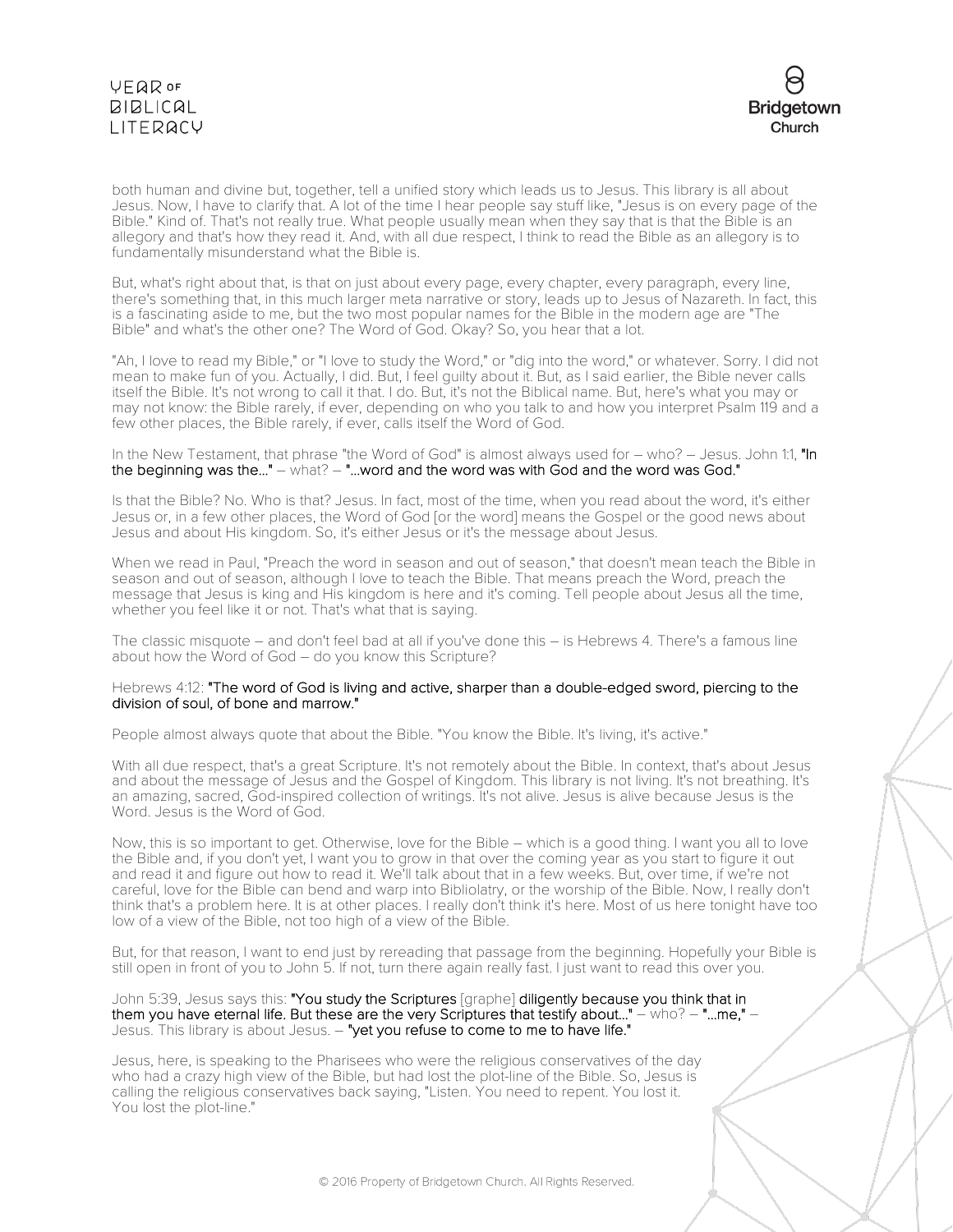# **VEQR OF BIBLICAL** LITERACY



This library is incredible, sacred, holy. In another spot we read that. It's breathed out by God. But, it does not have eternal life. Jesus has eternal life. I say that because the worst thing that could happen over the next 12 months is that we as a community – and if you're new or visiting – just become a bunch of cold, smart, well-educated, kind of mean Bible nerds. Man. The phenomenon of the mean Christian. Talk about an oxymoron. Because, you can know the Bible and not know Jesus. You can study and read the Bible every single day and not be anything like Jesus of Nazareth.

That doesn't mean this is a bad thing. This is a fantastic thing. I think it's essential to discipleship to Jesus. But, we have to remember this isn't Jesus. This is a map to lead you and me to Jesus.

So, what is the Bible? It's a library of writings that are both divine and human, together tell a unified story which leads us to Jesus. Now, just in closing, I know that we're all over the map on this one, you know? And, just in dialogue with you over the last week or two, it's weird because some of you are on the progressive or the liberal side of the spectrum. And so, for you, the idea that the Bible is divine, that it was inspired by God, that, as a follower of Jesus, you live under it's authority, this ancient library, even though it's radically out of step with the modern age and against the tide of culture in Portland, that's really hard for you to swallow.

A lot of you, on the other side, grew up in a conservative church or home and you're still that way and so it's kind of more the golden tablets thing and this way of reading the Bible makes you nervous. Then I think most of us are just in the middle and kind of confused.

"What is this thing? I don't really get it. How does it help me get a date again? Why should I read it? Really it's not very fun. Why should I read this?"

I think that's where a lot of us are. I, for one, you all know I love the Bible. But, I've had an interesting kind of history with it. I grew up around the Bible. I grew up in a really great home. My dad's a pastor and there was a high view of the Bible in my home. And so, there was actually a rule where I was not allowed to eat breakfast until I read my Bible every morning. So, no Bible, no breakfast. That was the rule.

So, that's super legalistic fundamentalist. But, to my parent's credit, myself and all of my siblings, we wake up every single day, decades later, and we read the Bible first thing before we eat breakfast. So, I'm actually really thankful for that. I grew up around the Bible. I know a lot of you have never read through the Bible before. That's great. We're so happy you're up for it. I've been reading through the Bible every single year since as long as I can remember. I think I started at like eight or nine or something like that.

So, I grew up around this and I'm so grateful to my mom and my dad and my church and the heritage that I have. I read that line in Timothy. "From childhood you have known the Holy Scriptures which are able to make you wise for salvation."

I'm so thankful. But, at the same time, I grew up in a church tradition that had a very specific way of reading the Bible. A way of reading the Bible that, in the last decade or so, has come to be called Biblicism. Maybe you're familiar with that, maybe not. But, it's a huge issue. The basic idea is that Biblicism, which is how most evangelicals or conservatives in America read the Bible, is the Bible as an encyclopedia of truth, it's timeless, it's the owners manual for life, it's Scripture is a low view of the Bible as literature, the humanness of the Bible is this dirty little secret, we quote it a lot, "The Bible says it, I believe it. That settles it."

It's that kind of a way of reading the Bible. And it's not all wrong. There's good stuff in there for sure. There is timeless truth in the Bible for sure. But, the problem with this way of reading the Bible is that basically the Bible just doesn't behave. The Bible just doesn't play by the rules that, in particular, conservative Americans set up for it. It just does it's own thing. It's not an encyclopedia. It is something else. Something far more deep and profound and fascinating and provocative and subversive to the right and to the left.

And so what happens is this way of reading the Bible is a crisis of faith waiting to happen for every college freshman. It's just only a matter of time. So, true to form, in college and in my early 20s, the Bible, which I grew up around and loved, it just about was the end of my faith, because I had so many questions. The way that I grew up reading the Bible just did not make sense anymore. The answers I was getting from the church and such were